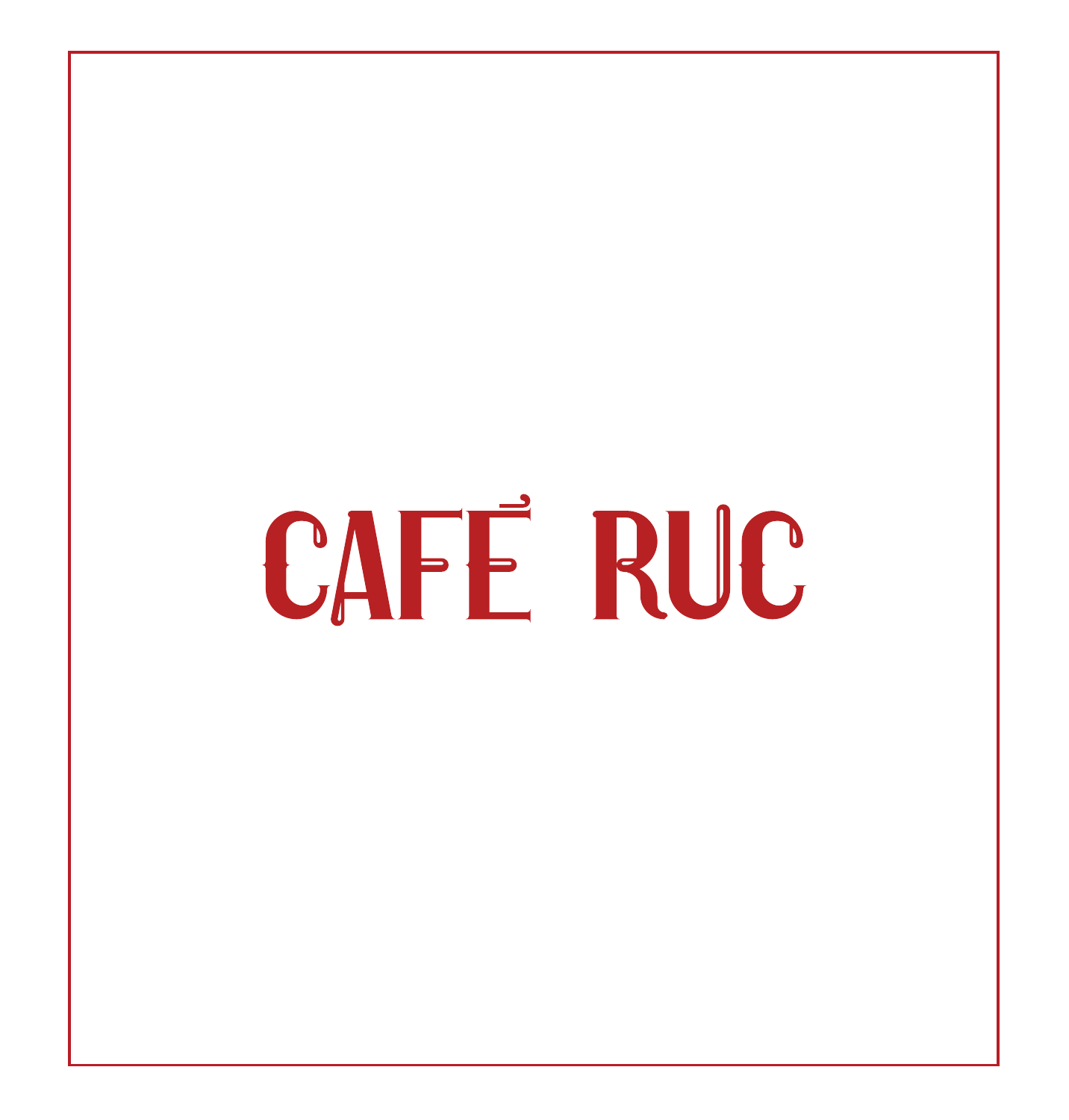### **RUC & TRADITIONS**

| Onion soup                           | 16    |
|--------------------------------------|-------|
| 5 snails                             | 21    |
| Duck parmentier with cepes/foie gras | 26/29 |
| <b>STARTER</b>                       |       |
| Gazpacho                             | 16    |
| Chicken rolls*                       | 16    |
| Philibon melon/culatello             | 15/25 |
| Culatello ham plate                  | 19    |
| Truffle tarama*                      | 16    |
| Salmon tartar                        | 19    |
| Tuna & avocado tartar                | 26    |
| Smoked salmon and toasts             | 25    |
| Artichoke arugula salad & parmesan   | 18    |
| Asparagus and vinaigrette            | 20    |
| «A l'ancienne» tomatoes, burratina   | 19    |
| Chicken Caesar salad                 | 22    |
| Niçoise salad                        | 21    |
| Très verte salad                     | 18    |

## **PASTA**

| Penne Rigate, tomato, basil |      |
|-----------------------------|------|
| Vegetable lasagna           | $22$ |
| Spaghetti bolognese         | $22$ |
| Truffle risotto             | 36   |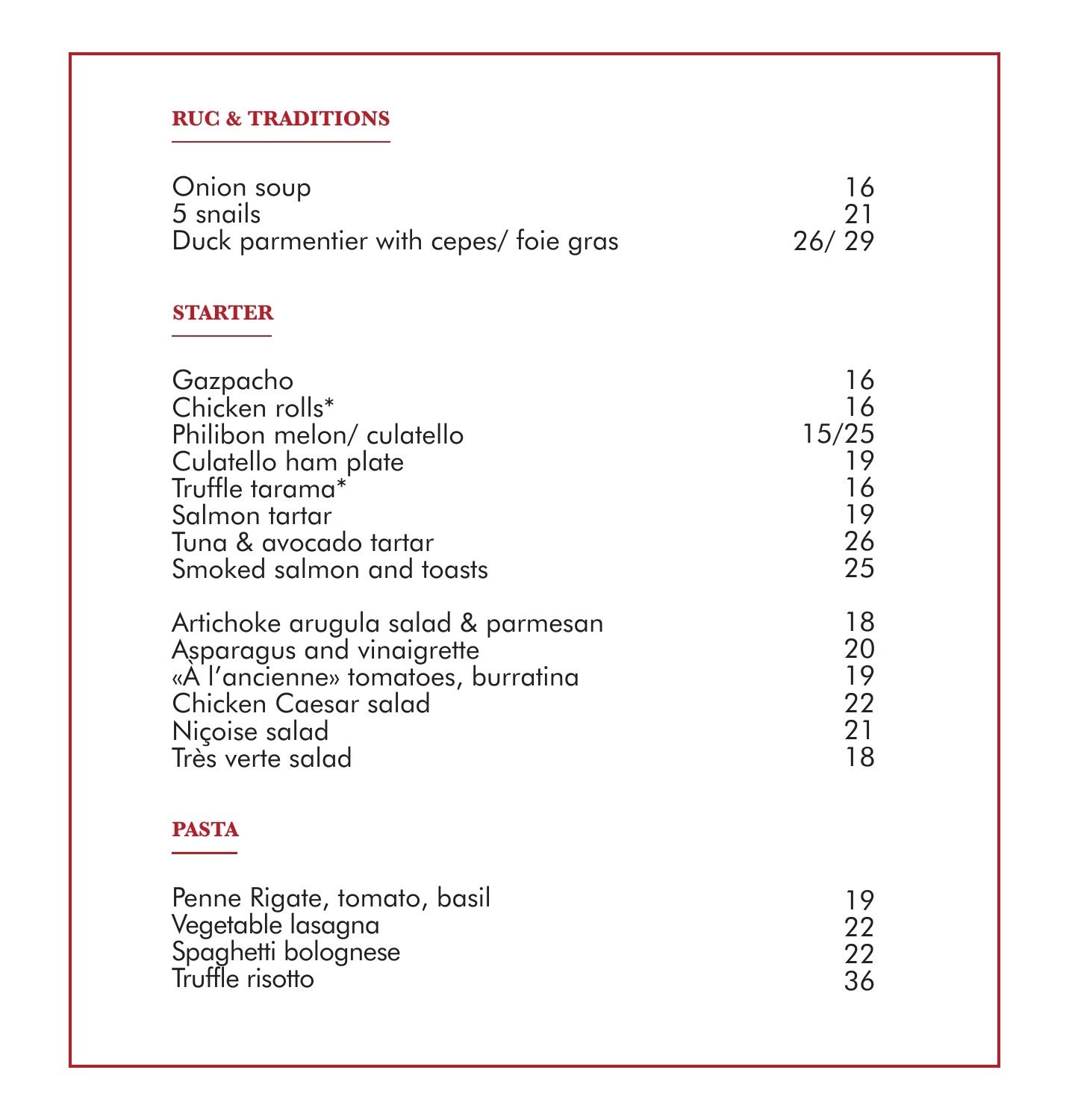# **MAIN COURSE**

 $\overline{\phantom{0}}$ 

| Beef carpaccio                          | 24    |
|-----------------------------------------|-------|
| Traditional beef tartar or Aller-Retour | 24    |
| Ruc Cheeseburger / Bacon                | 25/26 |
| Veal liver with grapes                  | 29    |
| Milanese                                | 28    |
| Golden chicken breast, curry chutney    | 28    |
| Beef filet, béarnaise or pepper sauce   | 45    |
| Seabass carpaccio                       | 27    |
| Tuna with sesame                        | 34    |
| Roasted seabass                         | 30    |
| Salmon, green beans                     | 29    |

### **GARNITURES**

| French fries<br>Mashed potatoes |  |
|---------------------------------|--|
| <b>Rice</b>                     |  |
| Green beans                     |  |
| Spinach                         |  |
| Herbs salad                     |  |

# **SNACK**

 $\overline{\phantom{a}}$ 

| Avocado toast poched egg                                         |       |
|------------------------------------------------------------------|-------|
| Club sandwich                                                    | 21    |
| Croque-Monsieur / Madame, salad                                  | 19/20 |
| Benedict eggs salmon / bacon                                     | 21    |
| Omelet «bio eggs» with herbs<br>Omelet «bio eggs» with mushrooms | 15    |
|                                                                  | 21    |